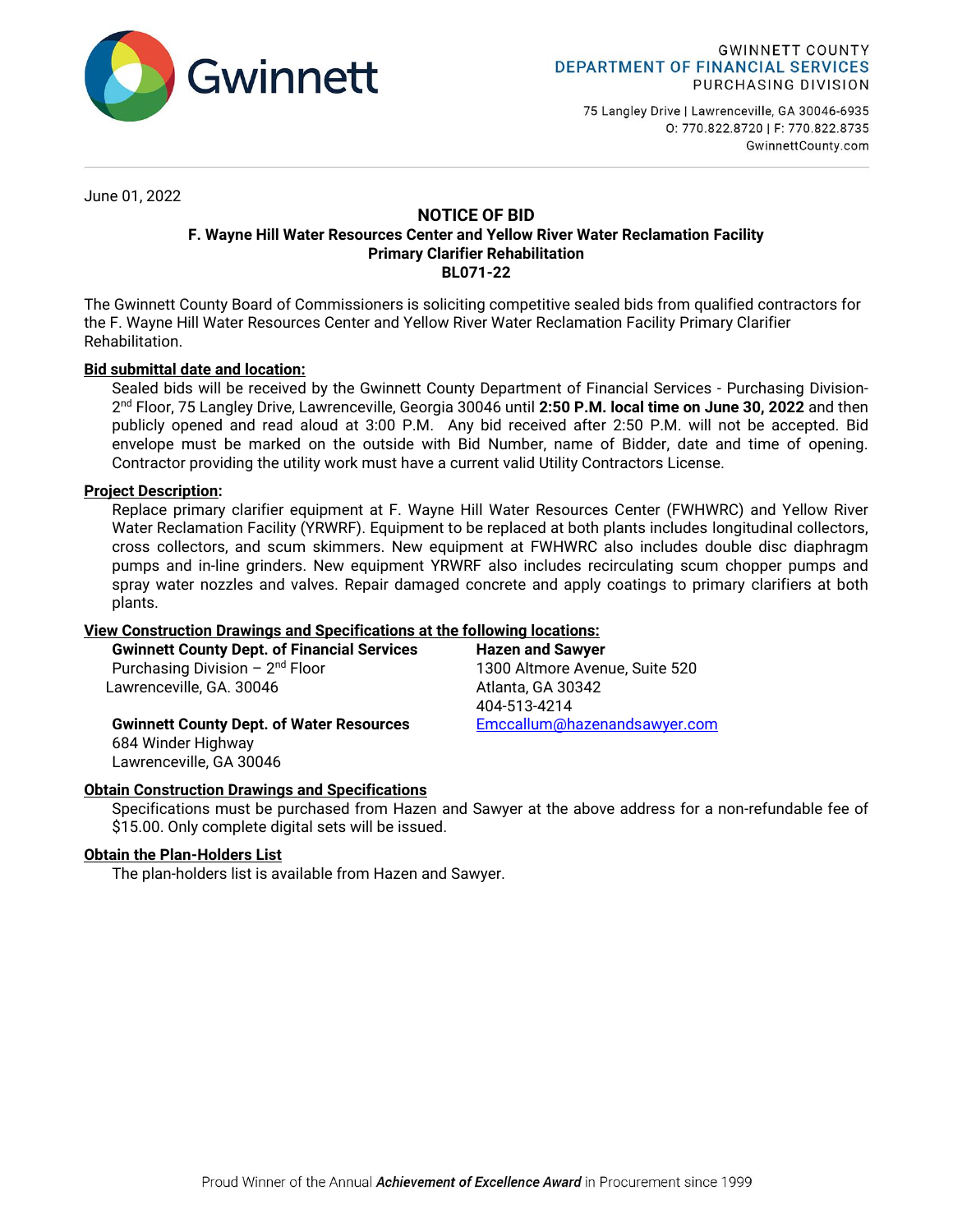### **Pre-bid Date and Location:**

A pre-bid conference is scheduled for 1:00 P.M. on **June 17, 2022** at F. Wayne Hill Water Resources Center (FWHWRC) located at 1500 One Water Way, Buford, GA 30519. The conference will start in the conference room (located in the building with the red location icon). A site-visit will follow at the F.Wayne Hill Water Resources Center (FWHWRC) and then at the Yellow River Water Reclamation Facility (YRWRF) 858 Tom Smith Road, SW, Lilburn, GA 30047 (meet at the YRWRF Operations Center). The site-visit is to be utilized by contractors and subcontractors to take pictures, measurements, and visual assessment to submit a bid for this project. All bidders are strongly urged to attend.



#### **Facility Access**

Gwinnett County does not discriminate on the basis of disability in the admission or access to its programs or activities. Any requests for reasonable accommodations required by individuals to fully participate in any open meeting, program or activity of Gwinnett County Government should be directed to the ADA Coordinator, Gwinnett County Justice and Administration Center, 770-822-8165., Gwinnett County Justice and Administration Center, 770-822-8165



#### **Safety Protocol/BYOPPE**

During the on-site pre-bid conference, Personal Protection Equipment (PPE) shall be worn. PPE includes but is not limited to ANSI Class 2 or 3 safety vests, Class E hard hats, ANSI approved eye protection, safety toe boots and hearing protection where required. Bring your own PPE. (NOTE: PPE is not required inside the administrative building)

### **Instructions on Submitting Questions**

Questions regarding bids should be submitted to Brittany Bryant, Purchasing Associate II at fax 770-822- 8728, or email [Brittany.Bryant@gwinnettcounty.com](mailto:Brittany.Bryant@gwinnettcounty.com) no later than 3:00 p.m. local time, **June 21, 2022** Bids are legal and binding upon the bidder when submitted.